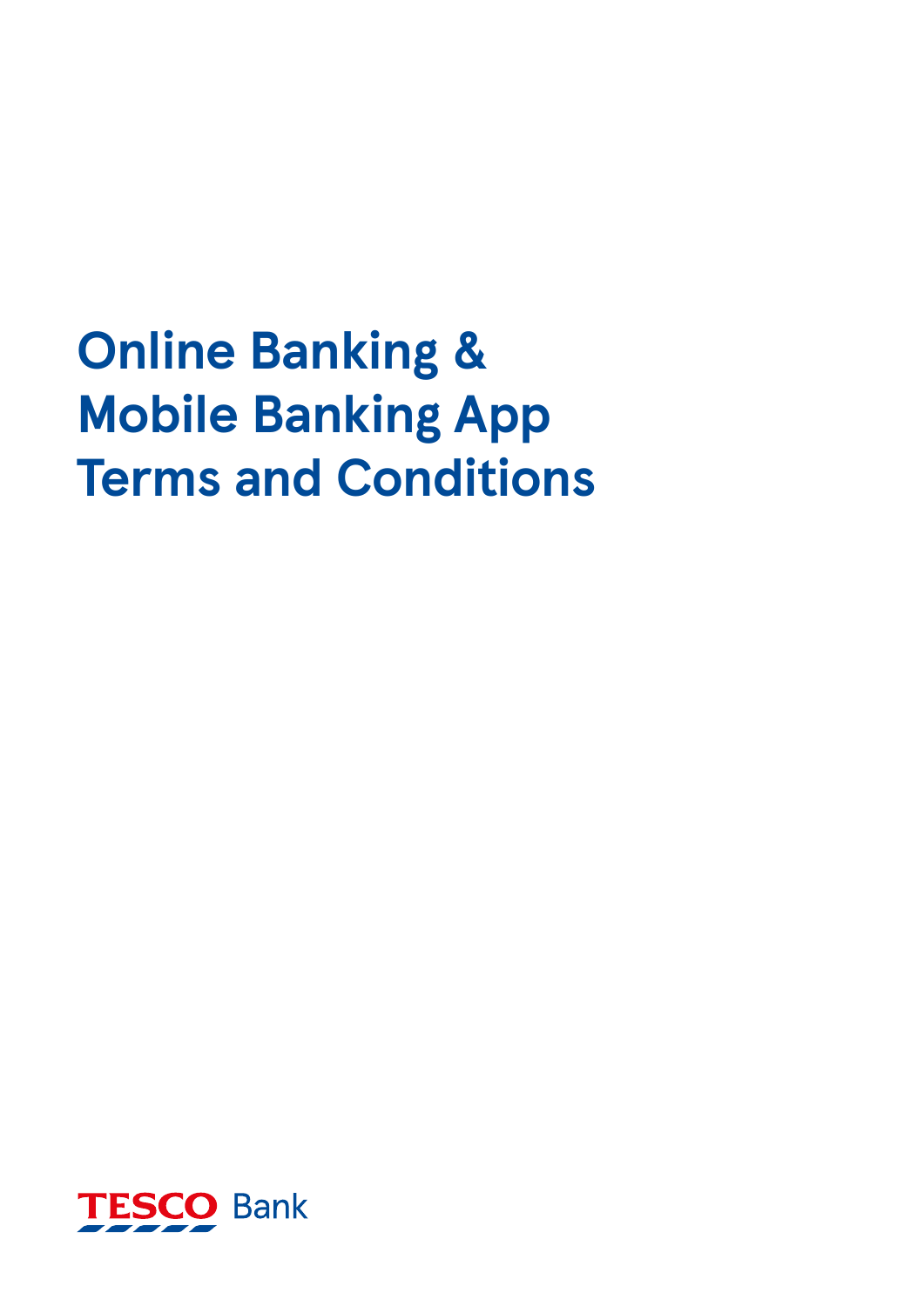These terms and conditions outline our agreement with you for using Online Banking and our Mobile Banking App. They also tell you how our Online Banking and our Mobile Banking App work.

You'll need to read them along with the terms and conditions we've provided for each of your Tesco Bank accounts. These have account-specific information like 'how to send money' for a current account. They also give you advice on what do if anything goes wrong, for example if money is sent from your account without your authorisation.

Full details of how we use your information are set out in the product terms and conditions, and in our Online Banking Privacy Notice that can be found at **[tescobank.com/help/other-ways-to-bank/](https://www.tescobank.com/help/other-ways-to-bank/)**

## **Accessing Online Banking and the Mobile Banking App**

#### What security details do I need to access Online Banking and the Mobile Banking App?

To log in to Online Banking and the Mobile Banking App, we'll ask you to enter:

- Your Username.
- Two digits from your Security Number.
- Your full password.
- On the Mobile Banking App, you can also set up a five-digit passcode to use instead of your other security details.
- Some devices may also allow you to log in or authorise transactions using a fingerprint or face.

#### Can I access Online Banking or the Mobile Banking App from any device?

When you log in we'll check if you're using a device you've already asked us to recognise. Each time you successfully log in from a device we don't recognise, we'll ask if you want us to remember it. You can ask us to recognise as many devices as you like, but you shouldn't ask us to recognise public computers – they might not be secure.

#### What if you don't recognise my device?

If you log in and you're not using a device you've asked us to recognise, we'll use some additional security to make sure it's really you. We'll send you a One Time Access Code by text message, which you must use to log in.

By sending this code to the phone number you've given us, we can be confident it's really you, so it's really important that you keep us up to date if you change your number. If you don't have a mobile phone you can only log in to Online Banking from the device you used when you registered.

#### What if I reset or change my Tesco Bank security details?

If you ever need to reset or change your password, we'll then forget any devices that you've previously asked us to recognise for security reasons. This means each time you log in from one of those devices after you've changed your password, we'll send you a one-time access code.

#### What systems do I need to access Online Banking?

We support the latest versions of:

- Microsoft Edge
- Google Chrome
- Firefox
- Safari

If you're using the latest version of one of the above, you shouldn't have any problems accessing Online Banking. If you're using an older version you may find some features don't work quite as you expected.

Browsers are always being updated, so the most up-to-date versions may not be entirely compatible.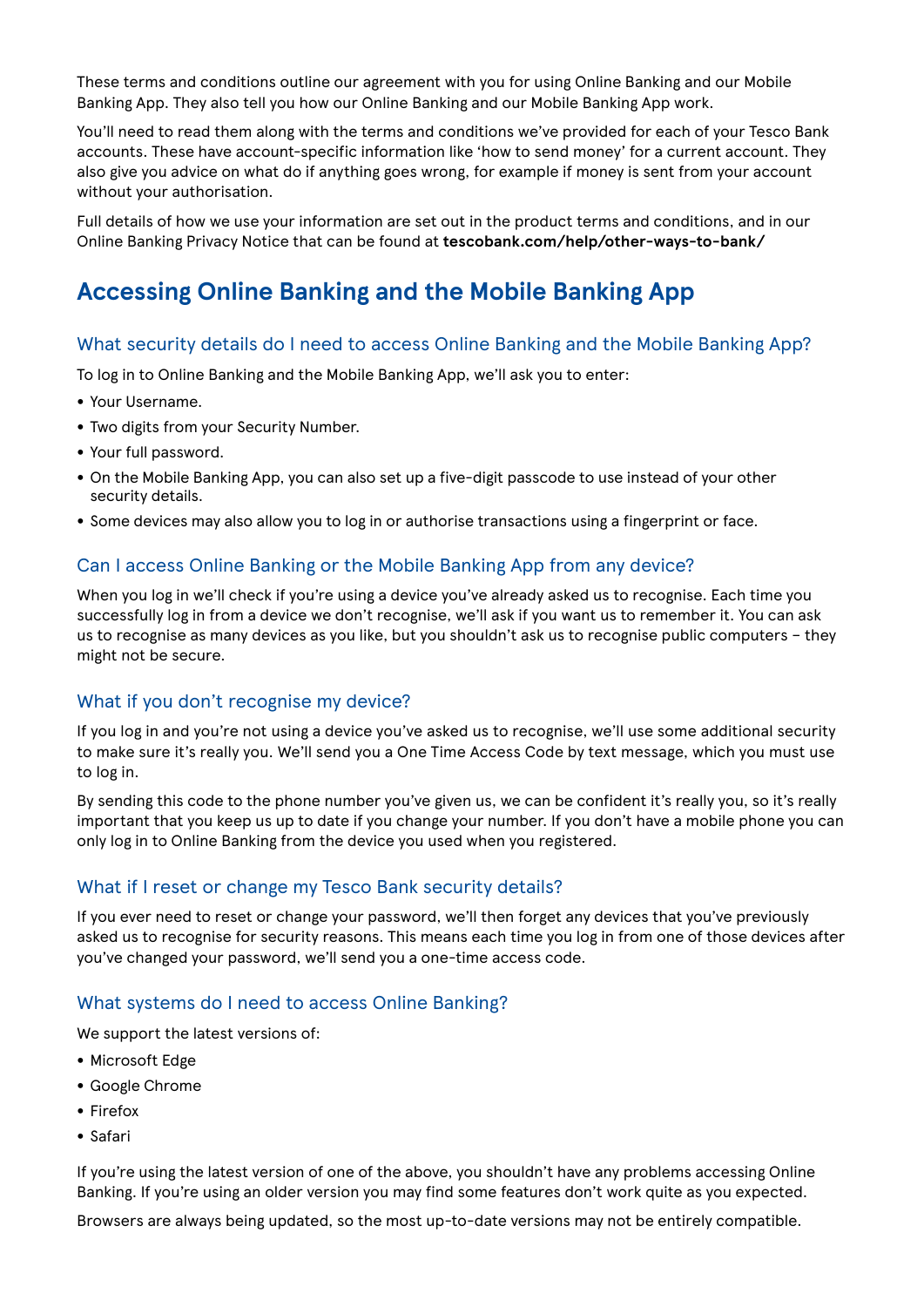#### Can I access the Mobile Banking App from any device?

The Mobile Banking App is only available on Apple and Android devices. We don't currently support any other mobile platforms.

You can register directly with the Mobile Banking App. You must only register the Mobile Banking App on your own phone. Do not use anyone else's phone to access our Mobile App.

You should only download the Mobile Banking App from the App Store or Google Play – it's the only way that you can be sure you're downloading the right app. We won't be liable for any problems if you download from anywhere else.

It's best not to root or 'jailbreak' your phone as it makes it less secure. If you do we can't guarantee that the Mobile Banking App will work, or that your data will be secure. Our systems can detect some methods of rooting or jailbreaking. To protect your security, we may prevent you from using the Mobile Banking App.

#### What do I need to use the Mobile Banking App?

To access the Mobile Banking App on your device we recommend you use the most recent version of iOS or Android. We'll tell you which versions are supported when you download the app from the App Store or Google Play. We may stop supporting versions at any time.

If your device doesn't meet these minimum requirements you may not be able to access the Mobile Banking App, or some features may not work as expected.

## **Protecting your accounts**

#### What should I do to keep my accounts secure?

#### **You must:**

• Keep all Tesco Bank security details safe – this includes your login details for Online Banking and the Mobile Banking App

e.g. your Username, Security Number, Password and Passcode). If your device stores a fingerprint or face image, you should not store anyone else's fingerprint or face on your device. You'll be liable for all transactions which are authorised using any fingerprint or face that is stored or added to your device.

- Take reasonable steps to maintain the security of your device, for example:
	- Make sure your device is locked when you're not using it.
	- Keep your device free of viruses, malware or spyware.
	- Log out of Online Banking or the Mobile Banking App when you've finished (you should never rely on us automatically logging you out).
	- Avoid using unsecure or unencrypted Wi-Fi.
	- Only use public Wi-Fi hotspots if you know they are trustworthy fraudsters can set up malicious Wi-Fi networks that could intercept your data.

#### **You must not:**

- Write down or record your Tesco Bank security details in a way which could be understood by someone else.
- Take a screenshot or screen capture of your security details as they are being entered.
- Leave your device unattended after you've logged in to Online Banking or your Mobile Banking App.
- Let anyone else use your device if you're logged in to Online Banking or your Mobile Banking App.
- Set up a public computer as a device you want us to recognise e.g. in an internet cafe.
- Register the Mobile Banking App on someone else's device.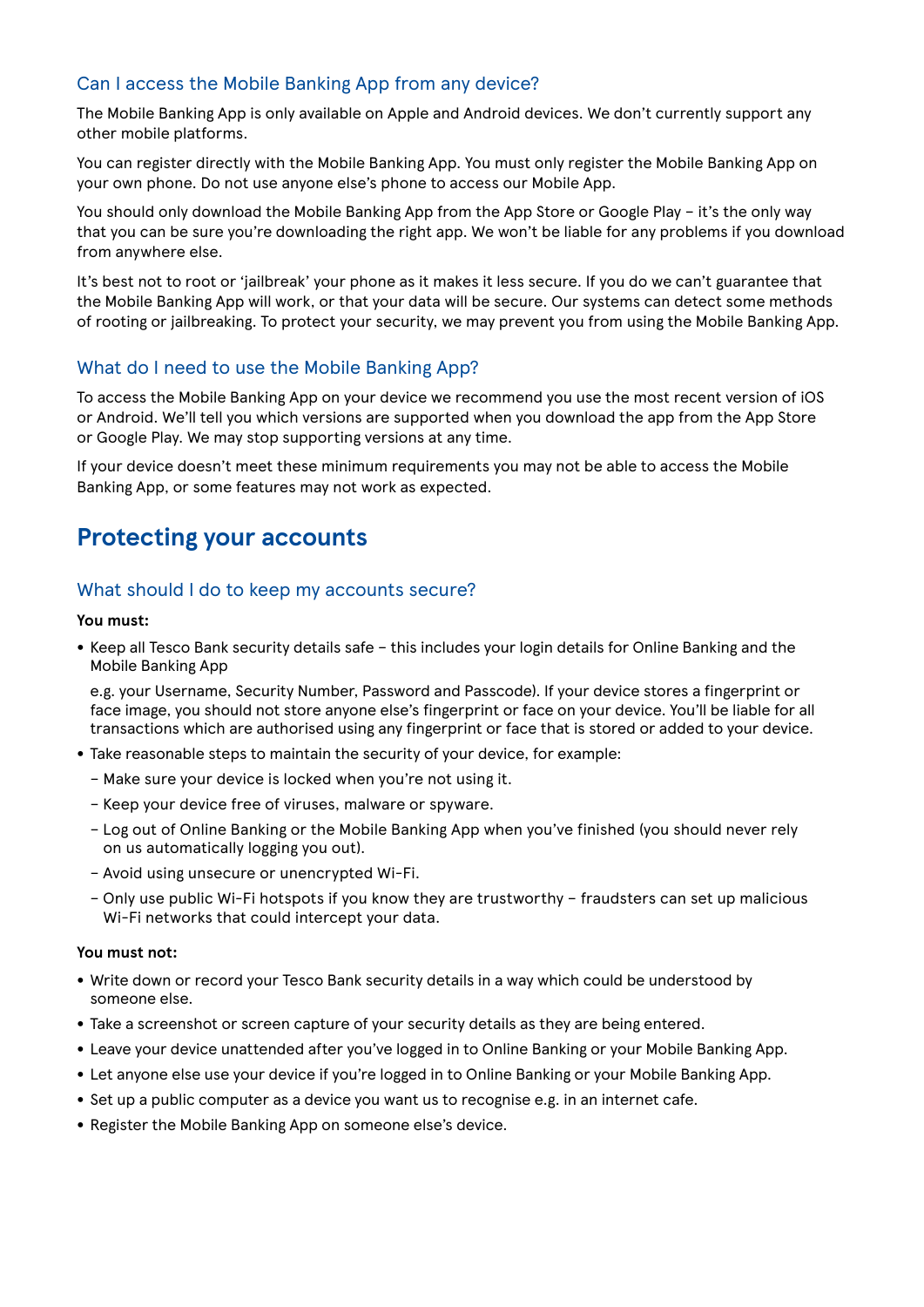#### Using Authorised Third Party Provider (TPP) Services

An authorised TPP is a UK firm authorised by the FCA, or a firm located within the EU that has obtained temporary permission from the FCA to carry out services for you using your accounts with your consent.

To keep your accounts secure when using a TPP:

- Only use providers authorised by the FCA.
- Be aware that once a TPP has access to your account information, Tesco Bank will have no control over how this data is used.

To use these TPP services you will need to either:

- Allow the TPP access to your account(s) via Open Banking, by providing them with explicit consent. To stop using these TPP services and to prevent them from continuing to access your account(s) you should contact the TPP and us to withdraw your consent to use their services; or
- Allow the TPP to use your security details to access your account(s) on your behalf. Remember these TPPs will be able to see all account(s) that appear in your online banking. To stop these TPPs accessing your account(s), you should advise the TPP that you want the service to stop and you should consider updating your security details with us.

#### What if I think someone knows my Tesco Bank Online Banking or Mobile Banking App security details?

You must contact us immediately and change your Tesco Bank security details straight away.

## What if I forget or lock my Tesco Bank security details?

If you've forgotten your existing details or you're locked out of Online Banking or the Mobile Banking App, you can reset them online. We may need to send you a Temporary Security Number by text message or post to make sure it's really you.

## What should I do if my phone is stolen?

Call our Online Helpdesk immediately so that we can block the Tesco Bank Mobile App from being accessed on your stolen phone. If you suspect that someone else knows any of your log in details then ask us to reset them when you call.

#### What if I want to change my Tesco Bank security details?

If you want to change your security details, you can do so by logging in to Online Banking and choosing Manage Security Details on the Online Banking Overview or by contacting us.

#### What if I'm asked for my Tesco Bank Online Banking security details?

Once you've registered, we'll never ask for all of your security details when we contact you.

If you ever receive a request for all of your details at any time (by email or otherwise), don't share them and report it to us straightaway by emailing **[phishing@tescobank.com](mailto:phishing%40tescobank.com?subject=)**. You'll never be asked for your security details or your PIN by online retailers, so you should never disclose them, even to the police or other security agency.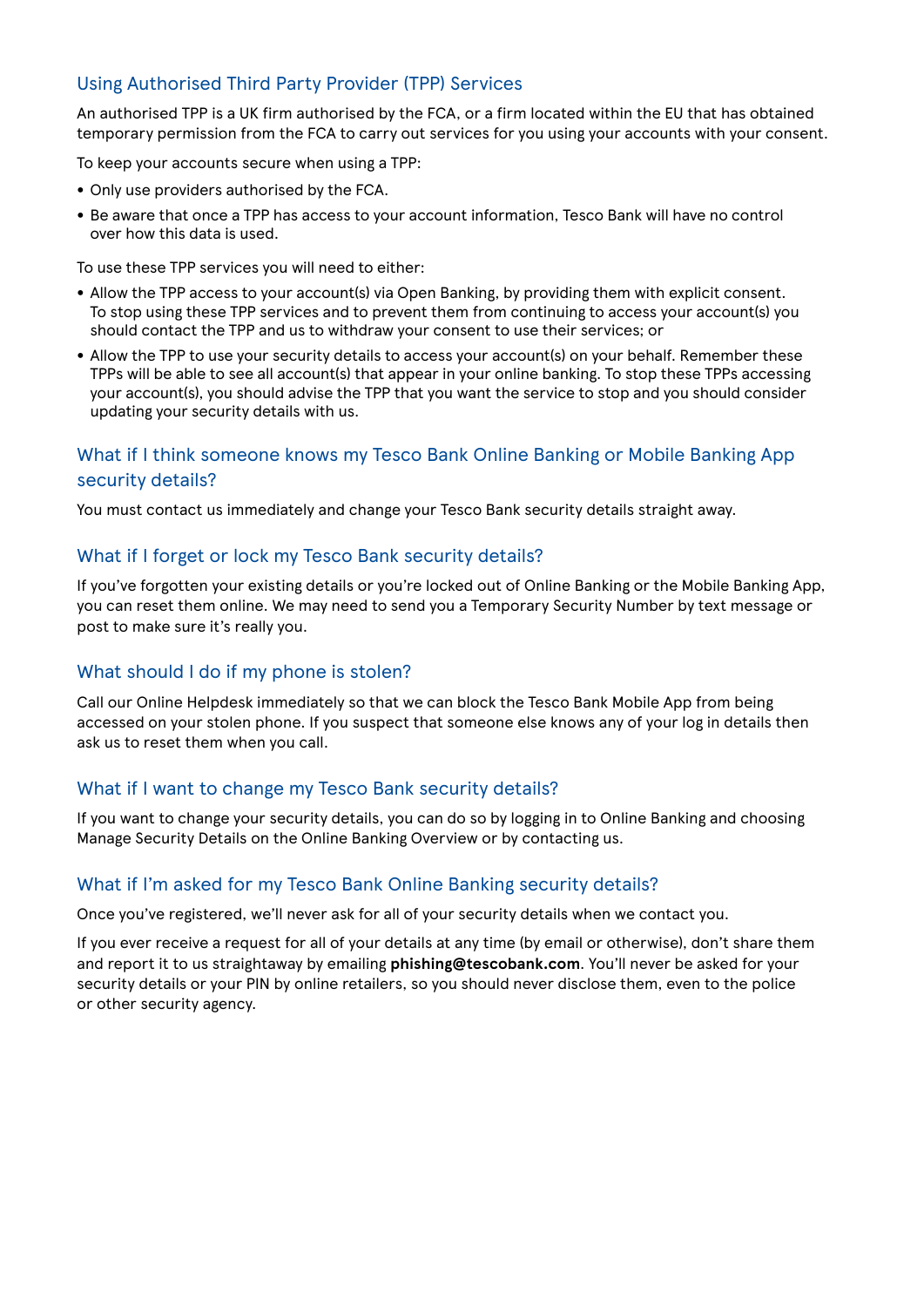# **When you might not be able to use Online Banking or the Mobile Banking App**

#### Are there times when I can't access or make transactions with Online Banking or the Mobile Banking App?

For either your or our protection we can block your access to Online Banking and the Mobile Banking App at any time. We'll only do this if we reasonably think it's necessary because:

- We believe your Tesco Bank security details may have been compromised.
- We believe that the security of your device has been compromised, for example if it has been rooted or jailbroken.
- We're informed of a dispute between you and a joint party with whom you operate the account, or the death of you or a joint party to the account. You should check the terms and conditions for your type of account for the specific circumstances.
- There's suspected fraudulent or unauthorised use of the Tesco Bank security details.
- Your accounts have been closed.

We can stop you using Online Banking and the Mobile Banking App if we reasonably believe that the security of our systems is at risk or we think that you've broken either these terms and conditions or the terms and conditions governing your account(s) in a serious way. If we do this, we'll try to give you notice but in some situations we may stop the services straight away.

You should check your account terms and conditions for specific circumstances when we may block access to your account or refuse a transaction for these (or other) reasons.

#### What about system maintenance?

There may be times, planned or unplanned, when Online Banking or the Mobile Banking App are unavailable. If they're not available, you can always contact us and we'll do what we can to help.

#### I'm going abroad – can I use Online Banking or the Mobile Banking App?

There might be some countries where some or all of Online Banking or the Mobile Banking App doesn't work. If you need to access your account, please contact us by phone. Remember your mobile phone network provider may charge you if you use mobile data to access our Online Banking or Mobile Banking services when abroad. Data roaming charges can be expensive.

## Can I manage an account with a power of attorney using Online Banking or the Mobile Banking App?

If you manage an account with a power of attorney, you can only do this using telephone banking.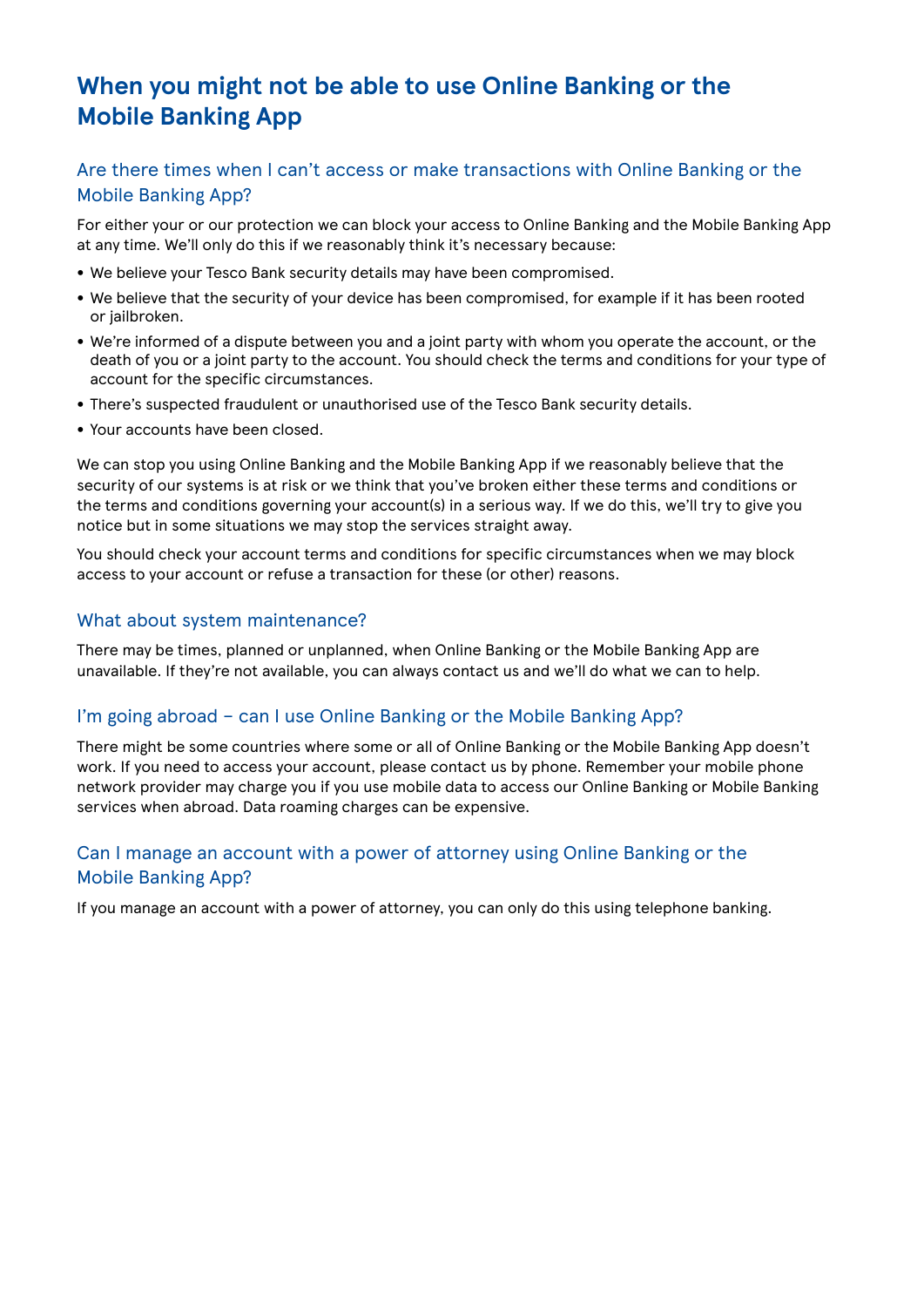# **Anything else I need to know about using the Mobile Banking App?**

#### How do I find out about updates to the Mobile Banking App?

Sometimes we'll ask you to update the Mobile Banking App – you'll either need to go to the App Store/ Google Play to install updates; or they might update automatically if you have that functionality turned on.

We're constantly updating the Mobile Banking App (adding new features and improving existing features), so after an update, we might not support older versions of iOS/Android.

#### The Mobile Banking App is software – do I need a licence to use it?

The content of the app (which includes future updates) is protected by copyright, trademarks, database and other intellectual property rights. This means when you download the Mobile App we automatically give you the right (a licence) to use and display the content of the app on your device for personal use. However under this licence you can't:

- Transfer or sub-license the licence to anybody else.
- Copy or reproduce any part of the app.
- Alter the app in any way.
- Try to obtain any of our source code (which is the IT that makes this work).

If there is a claim by a third party that the Mobile Banking App infringes their intellectual property rights, Tesco Bank will be solely responsible for dealing with any such claim. The licence starts when you download the Mobile Banking App and will remain in place until you uninstall the app or if you fail to comply with the terms set out above.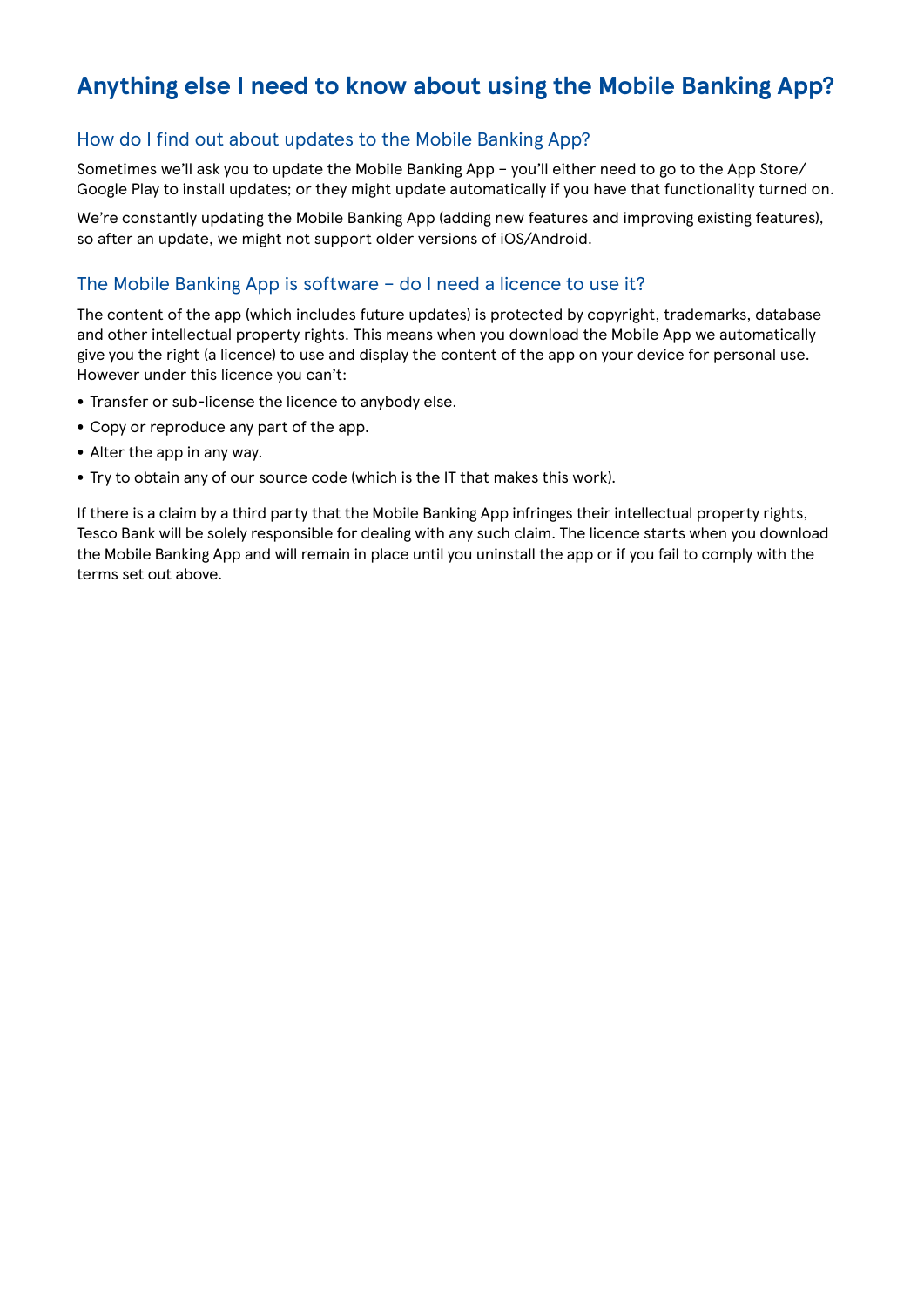## **Changes to these terms and conditions**

We can change any part of these terms and conditions. We will always act reasonably when we do so. These terms and conditions may be changed for any of the following reasons:

- We reasonably believe that the change would make the terms easier to understand or fairer to you.
- We need to make the change as a result of changes in law, the decision of an Ombudsman or any other regulatory requirement (or where we reasonably expect that there will be a change of this type. If the expected change is not made we'll change the terms and conditions back to the previous version).
- As a result of changes in industry codes or agreements, technology or the systems we use to run our business, or to reflect good banking practice. However we'll only make a change of this kind if it is as favourable or more favourable to you.
- To introduce new services.

If we plan make a change for any of these reasons we will tell you about it at least 30 days before it happens. We'll let you know in Online Banking or in-App messaging that they're changing. Where the changes are to your advantage, or if it's not possible to tell you 30 days in advance, we'll tell you as soon as we can.

We can also change the terms for any reason not set out in these terms and conditions. You're free to stop using our Online Banking and the Mobile Banking App at any time if you don't want to accept any change we make.

Sometimes we might make changes to the way that Online Banking or the Mobile Banking App operates and will ask you to read and accept new terms and conditions before you continue. As this is for your own safety and security, you won't be able to continue unless you accept them.

## **Our liability to you**

We will not be liable if we break this agreement due (directly or indirectly) to:

- (a) Abnormal and unforeseen circumstances outside our control, the consequences of which would have been unavoidable despite our best efforts. This may include the failure of any machine, data processing system or transmission link, or delays and failures due to industrial action.
- (b) Our obligations under UK law. We will not be liable to you:

(a) For any loss of business, loss of goodwill, loss of opportunity or loss of profit in any circumstances.

(b) For any loss to you we could not have reasonably anticipated when you gave us the instruction.

Nothing in this agreement will stop us being liable if we act fraudulently, with gross negligence or we're at fault and the law does not permit us to limit or exclude liability.

If we choose not to enforce any terms and conditions under this agreement, we will be able to apply them again at any time.